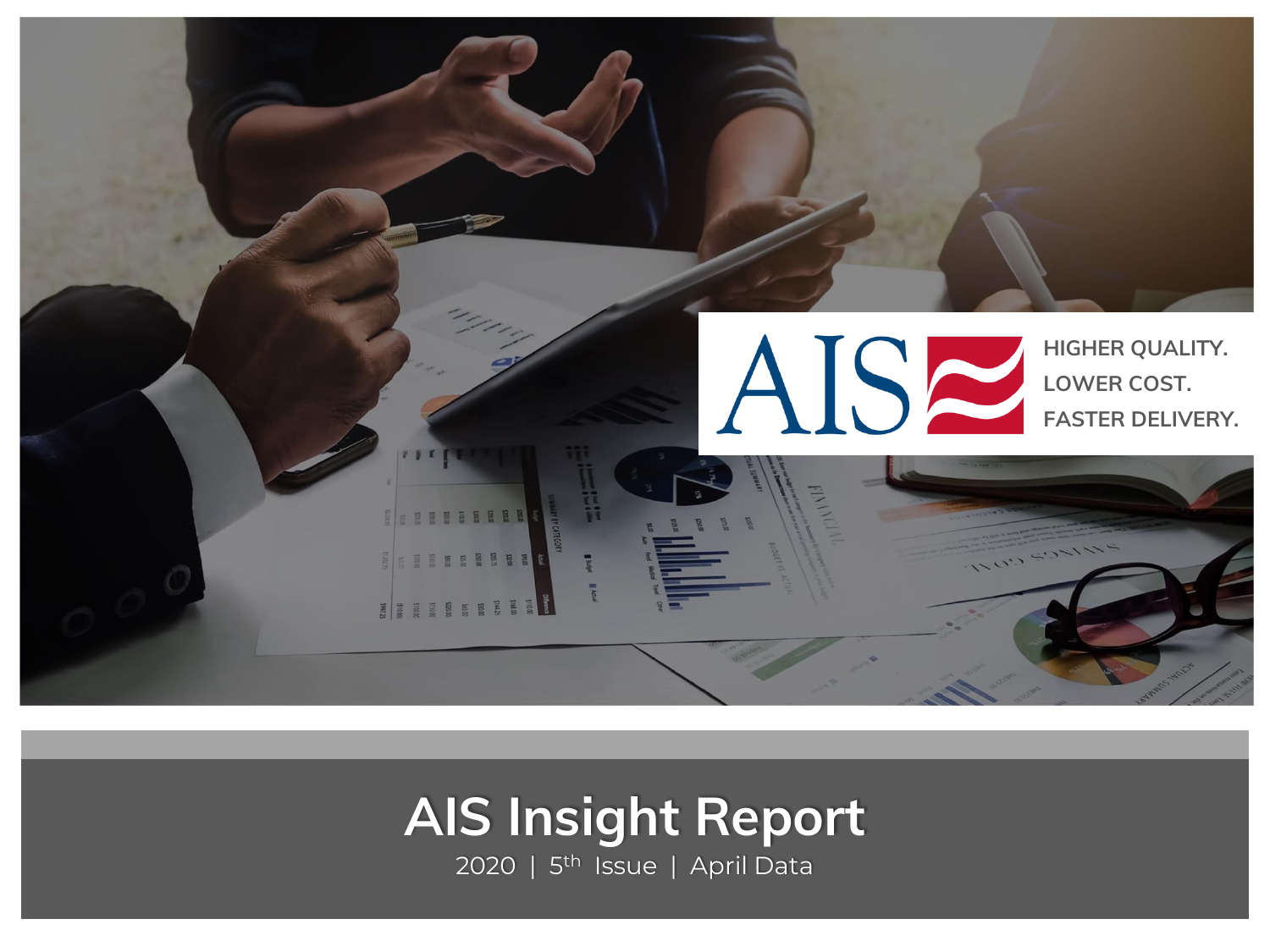

## **TABLE OF CONTENTS**

| <b>Bankruptcy Statistics Snapshot</b>        | 3 |
|----------------------------------------------|---|
|                                              |   |
| <b>Bankruptcy Filings by Region - Charts</b> |   |
|                                              |   |
| <b>Bankruptcy Filings by Court - Table</b>   |   |



**BANKRUPTCY EVENT TRACKING** is driven by the latest bankruptcy technology, automating docket review processes and serving as a practical alternative to other products in the market.

- ― *Notifies clients of bankruptcy filings*
- ― *Monitors case dockets*
- ― *Pushes critical docket activities into client-customized work queues so the appropriate personnel can take immediate action*
- ― *Ability to conduct case searches and view court documents*



### **AIS Insight** is a

proprietary report created by AIS using data derived solely from information obtained from the Federal Bankruptcy Court System and the latest in bankruptcy analytical tools.

# **AIS**

*Higher Quality. Lower Cost. Faster Delivery. [www.americaninfosource.com](http://www.americaninfosource.com/)*

*877.247.7253 • Houston, Texas*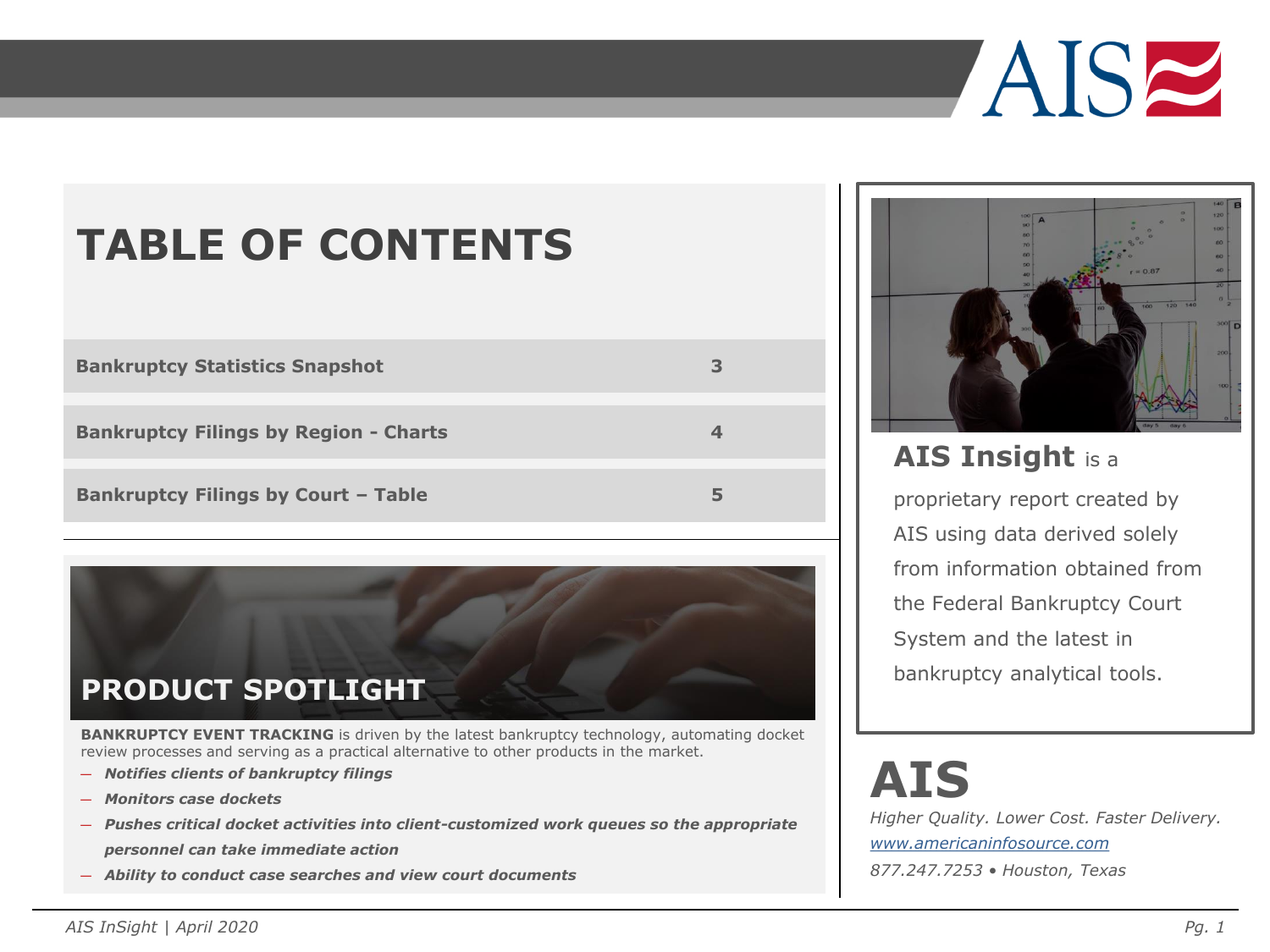

### **BANKRUPTCY STATISTICS SNAPSHOT**

April 2020

<span id="page-2-0"></span>

| <b>Total Bankruptcies Filed</b>          | 38,421     | Total Bankruptcies Filed last 12 months                      | 714,425   |
|------------------------------------------|------------|--------------------------------------------------------------|-----------|
| Chapter 13                               | 9,512      | Total Bankruptcies Filed prev. Month                         | 62,846    |
| Chapter 7                                | 28,239     | Total Bankruptcies Filed prev. Year<br>(same month)          | 71,284    |
| Increase from Previous Month             | $-38.86\%$ | Increased Bankruptcies from prev. Month Total                | $-24,425$ |
| Increase from Previous Year (same month) | $-46.10%$  | Increased Bankruptcies from prev. Year Total<br>(same month) | $-32,863$ |



#### **About this chart**



*This chart shows Ch7 & Ch13 bankruptcies filed over a five-year period*

*Source: AIS Internal Statistics*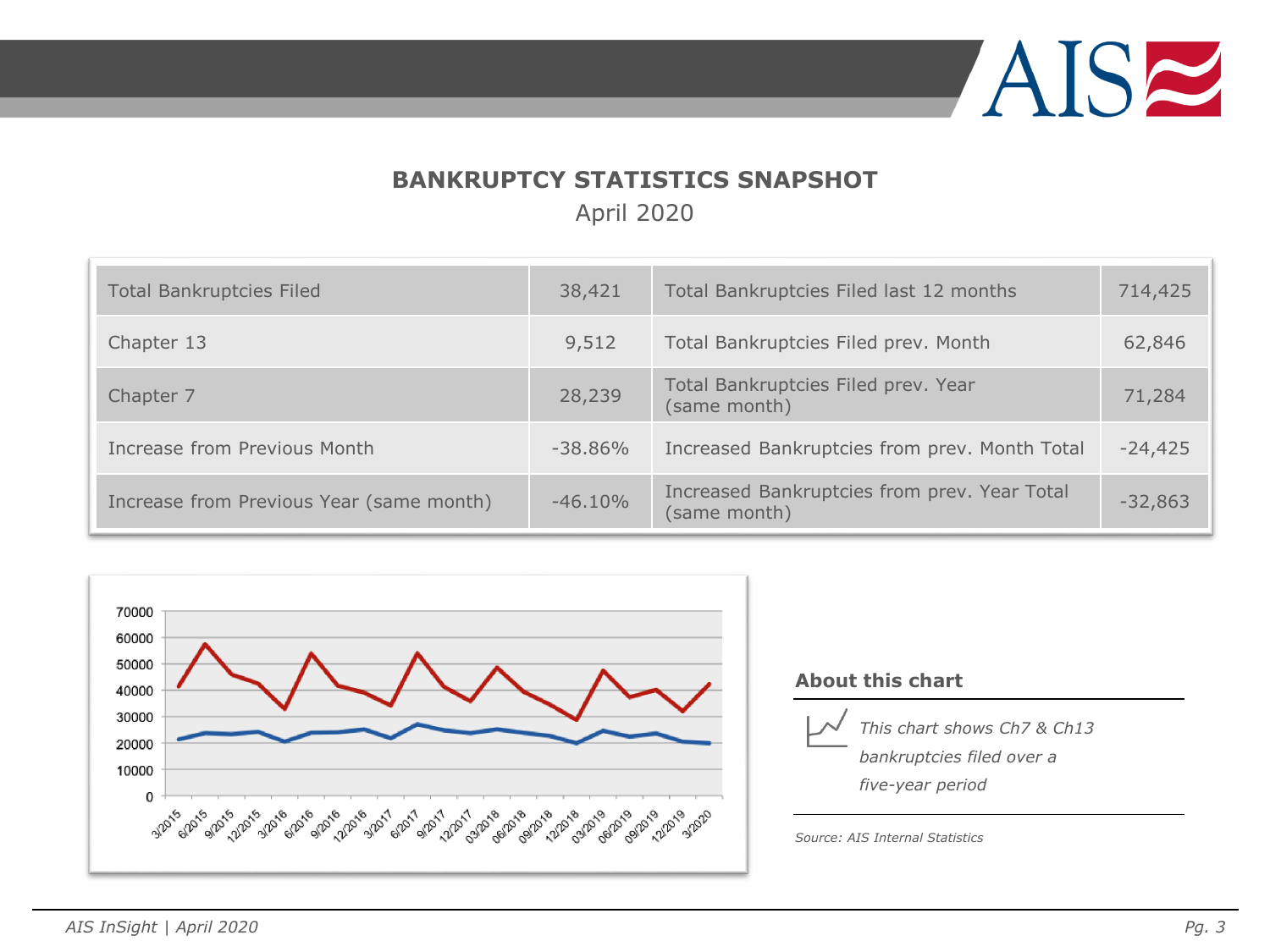

#### **BANKRUPTCY FILINGS BY REGION**

#### For Bankruptcies Filed Between 04/1/2020 and 04/30/2020

<span id="page-3-0"></span>



#### **About these charts**

| <b>REGION</b>        | <b>STATES</b>                                                                                                                                                     |
|----------------------|-------------------------------------------------------------------------------------------------------------------------------------------------------------------|
| Mountain             | Arizona, Colorado, Idaho, Montana, New Mexico, Utah, Wyoming                                                                                                      |
| North Central (East) | Illinois, Indiana, Michigan, Ohio, Wisconsin                                                                                                                      |
| North Central (West) | Iowa, Kansas, Minnesota, Missouri, Nebraska, North Dakota, South<br>Dakota                                                                                        |
| Northeast            | Connecticut, Delaware, Maine, Massachusetts, New Hampshire,<br>New Jersey, New York, Pennsylvania, Rhode Island, Vermont                                          |
| Pacific              | Alaska, California, Hawaii, Guam, Nevada, Oregon, Washington                                                                                                      |
| South (East)         | District of Columbia, Florida, Georgia, Kentucky, Maryland, North<br>Carolina, Puerto Rico, South Carolina, Tennessee, Virgin Islands,<br>Virginia, West Virginia |
| South (West)         | Alabama, Arkansas, Louisiana, Mississippi, Oklahoma, Texas                                                                                                        |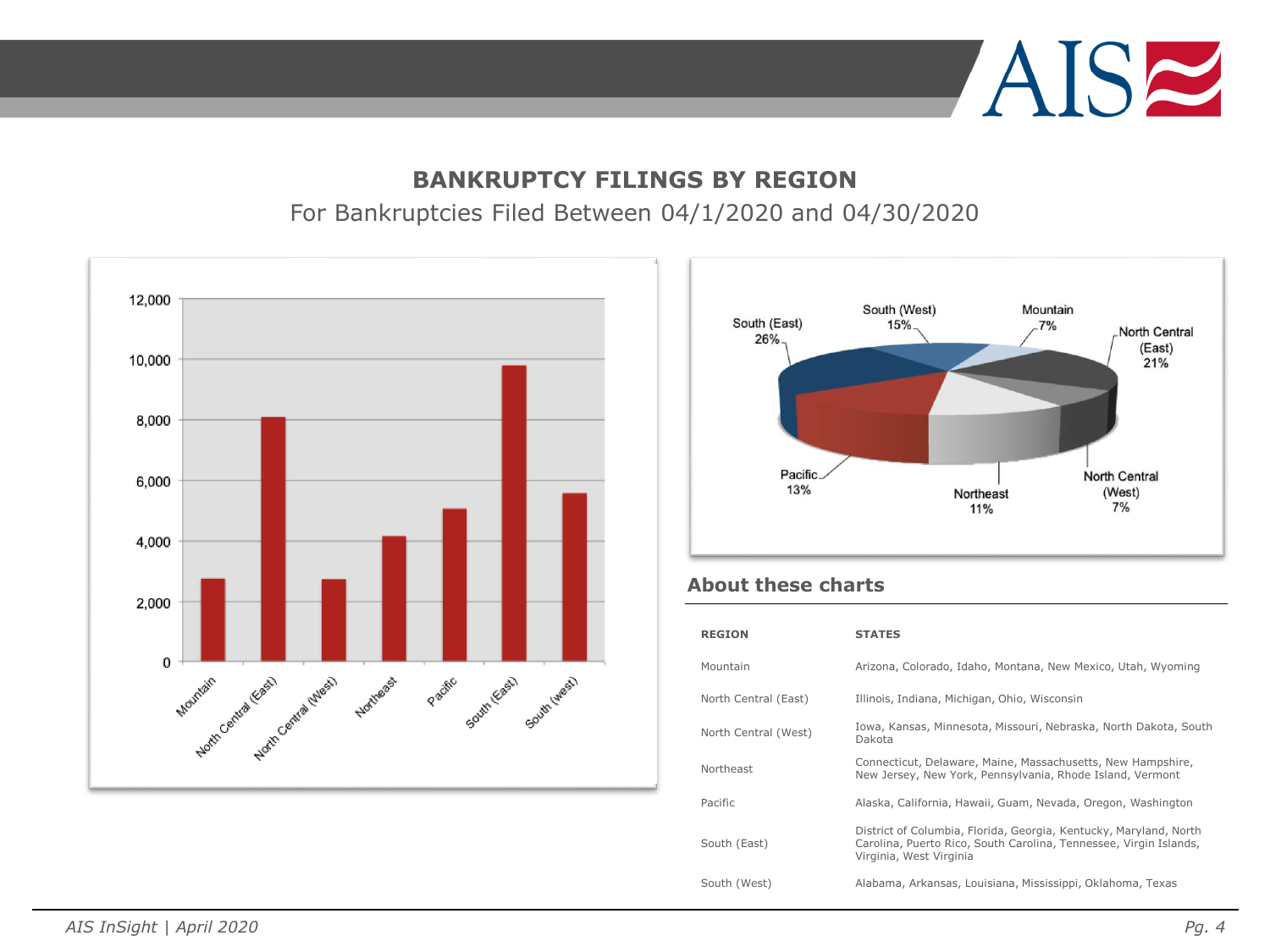

For Bankruptcies Filed Between 04/1/2020 and 04/30/2020

<span id="page-4-0"></span>

| <b>COURT</b>                    | <b>CH7</b> | <b>CH 11</b>   | <b>CH 12</b>   | <b>CH 13</b>   | <b>TOTAL</b> |
|---------------------------------|------------|----------------|----------------|----------------|--------------|
| <b>DISTRICT OF ALASKA</b>       | 22         |                |                | $\overline{2}$ | 24           |
| MIDDLE DISTRICT OF ALABAMA      | 150        |                |                | 282            | 432          |
| NORTHERN DISTRICT OF ALABAMA    | 455        | $\mathbf{1}$   |                | 292            | 748          |
| SOUTHERN DISTRICT OF ALABAMA    | 95         | $\mathbf{1}$   |                | 155            | 251          |
| EASTERN DISTRICT OF ARKANSAS    | 234        | $\mathbf{1}$   |                | 155            | 390          |
| WESTERN DISTRICT OF ARKANSAS    | 144        |                |                | 70             | 214          |
| DISTRICT OF ARIZONA             | 876        | 9              |                | 143            | 1,028        |
| CENTRAL DISTRICT OF CALIFORNIA  | 1,471      | 11             |                | 173            | 1,655        |
| EASTERN DISTRICT OF CALIFORNIA  | 645        | 5              |                | 129            | 779          |
| NORTHERN DISTRICT OF CALIFORNIA | 251        | 12             |                | 102            | 365          |
| SOUTHERN DISTRICT OF CALIFORNIA | 399        | $\overline{2}$ |                | 49             | 450          |
| DISTRICT OF COLORADO            | 525        | $\overline{7}$ | $\mathbf{1}$   | 109            | 642          |
| DISTRICT OF CONNECTICUT         | 326        | $\mathbf{1}$   |                | 21             | 348          |
| DISTRICT OF WASHINGTON, D.C.    | 26         |                |                | $\overline{2}$ | 28           |
| <b>DISTRICT OF DELAWARE</b>     | 91         | 179            |                | 29             | 299          |
| MIDDLE DISTRICT OF FLORIDA      | 1,189      | 20             | $\mathbf{1}$   | 223            | 1,433        |
| NORTHERN DISTRICT OF FLORIDA    | 122        | $\overline{2}$ | $\mathbf{1}$   | 10             | 135          |
| SOUTHERN DISTRICT OF FLORIDA    | 528        | 40             |                | 248            | 816          |
| MIDDLE DISTRICT OF GEORGIA      | 185        | $\overline{2}$ | $\overline{2}$ | 179            | 368          |
| NORTHERN DISTRICT OF GEORGIA    | 709        | 4              |                | 438            | 1,151        |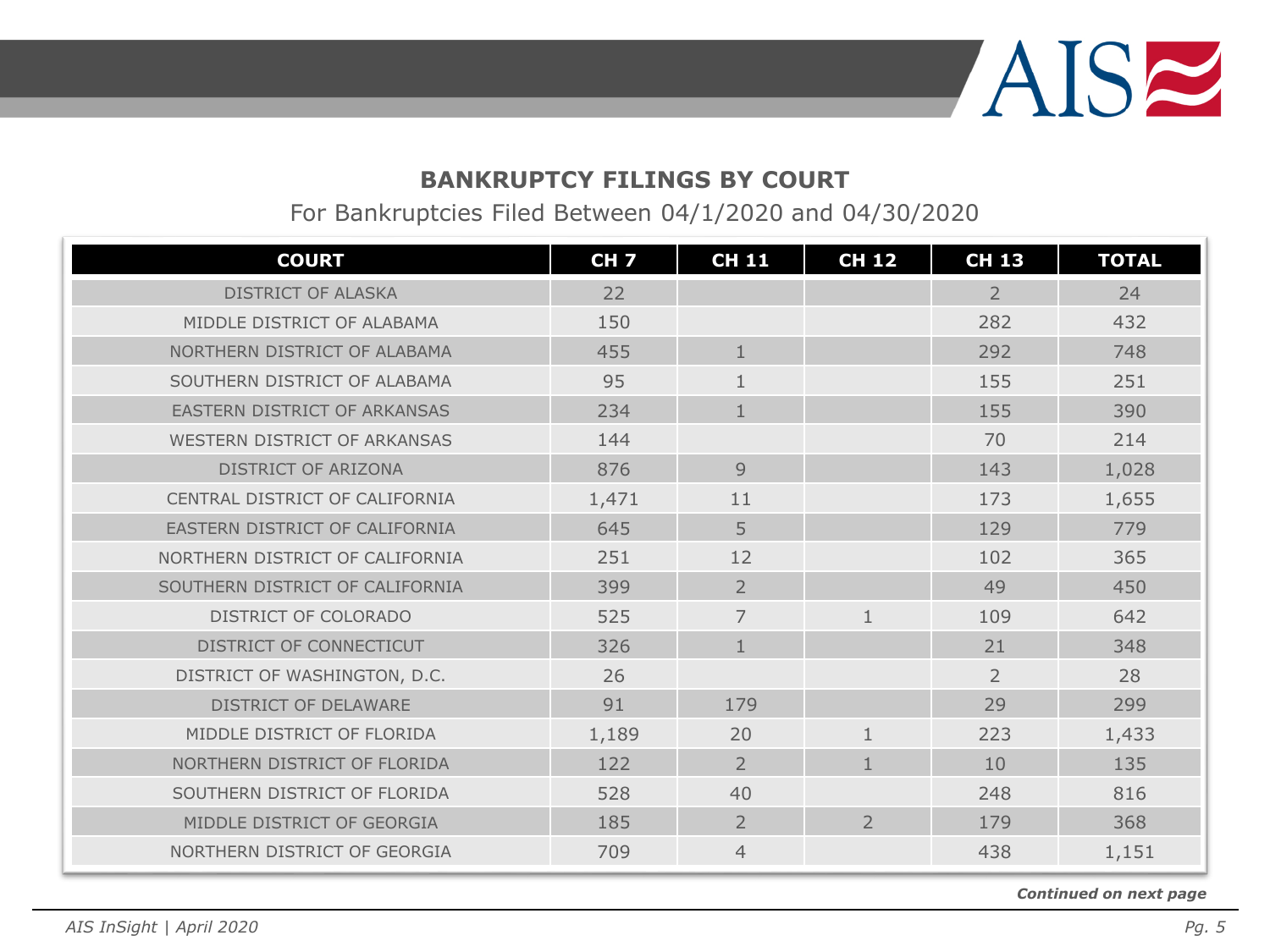

For Bankruptcies Filed Between 04/1/2020 and 04/30/2020

| <b>COURT</b>                     | CH <sub>7</sub> | <b>CH 11</b>   | <b>CH 12</b>   | <b>CH 13</b> | <b>TOTAL</b> |
|----------------------------------|-----------------|----------------|----------------|--------------|--------------|
| SOUTHERN DISTRICT OF GEORGIA     | 67              |                |                | 136          | 203          |
| <b>DISTRICT OF GUAM</b>          |                 |                |                |              |              |
| <b>DISTRICT OF HAWAII</b>        | 81              |                |                | 31           | 112          |
| NORTHERN DISTRICT OF IOWA        | 142             |                |                | 6            | 148          |
| SOUTHERN DISTRICT OF IOWA        | 200             |                |                | 15           | 215          |
| <b>DISTRICT OF IDAHO</b>         | 209             | 1              | $\mathbf{1}$   | 14           | 225          |
| CENTRAL DISTRICT OF ILLINOIS     | 271             |                |                | 46           | 317          |
| NORTHERN DISTRICT OF ILLINOIS    | 1,344           | 11             |                | 431          | 1,786        |
| SOUTHERN DISTRICT OF ILLINOIS    | 145             |                |                | 50           | 195          |
| NORTHERN DISTRICT OF INDIANA     | 393             |                |                | 103          | 496          |
| SOUTHERN DISTRICT OF INDIANA     | 512             | $\mathbf{1}$   | $\overline{2}$ | 219          | 734          |
| <b>DISTRICT OF KANSAS</b>        | 179             |                | $\overline{2}$ | 126          | 307          |
| EASTERN DISTRICT OF KENTUCKY     | 318             | $\mathbf{1}$   |                | 85           | 404          |
| WESTERN DISTRICT OF KENTUCKY     | 248             | 1              |                | 125          | 374          |
| EASTERN DISTRICT OF LOUISIANA    | 54              |                |                | 65           | 119          |
| MIDDLE DISTRICT OF LOUISIANA     | 35              |                |                | 15           | 50           |
| WESTERN DISTRICT OF LOUISIANA    | 101             |                | $\overline{3}$ | 213          | 317          |
| <b>DISTRICT OF MASSACHUSETTS</b> | 189             | 1              |                | 56           | 246          |
| <b>DISTRICT OF MARYLAND</b>      | 665             | $\overline{4}$ |                | 130          | 799          |
| <b>DISTRICT OF MAINE</b>         | 61              | $\mathbf{1}$   |                | 19           | 81           |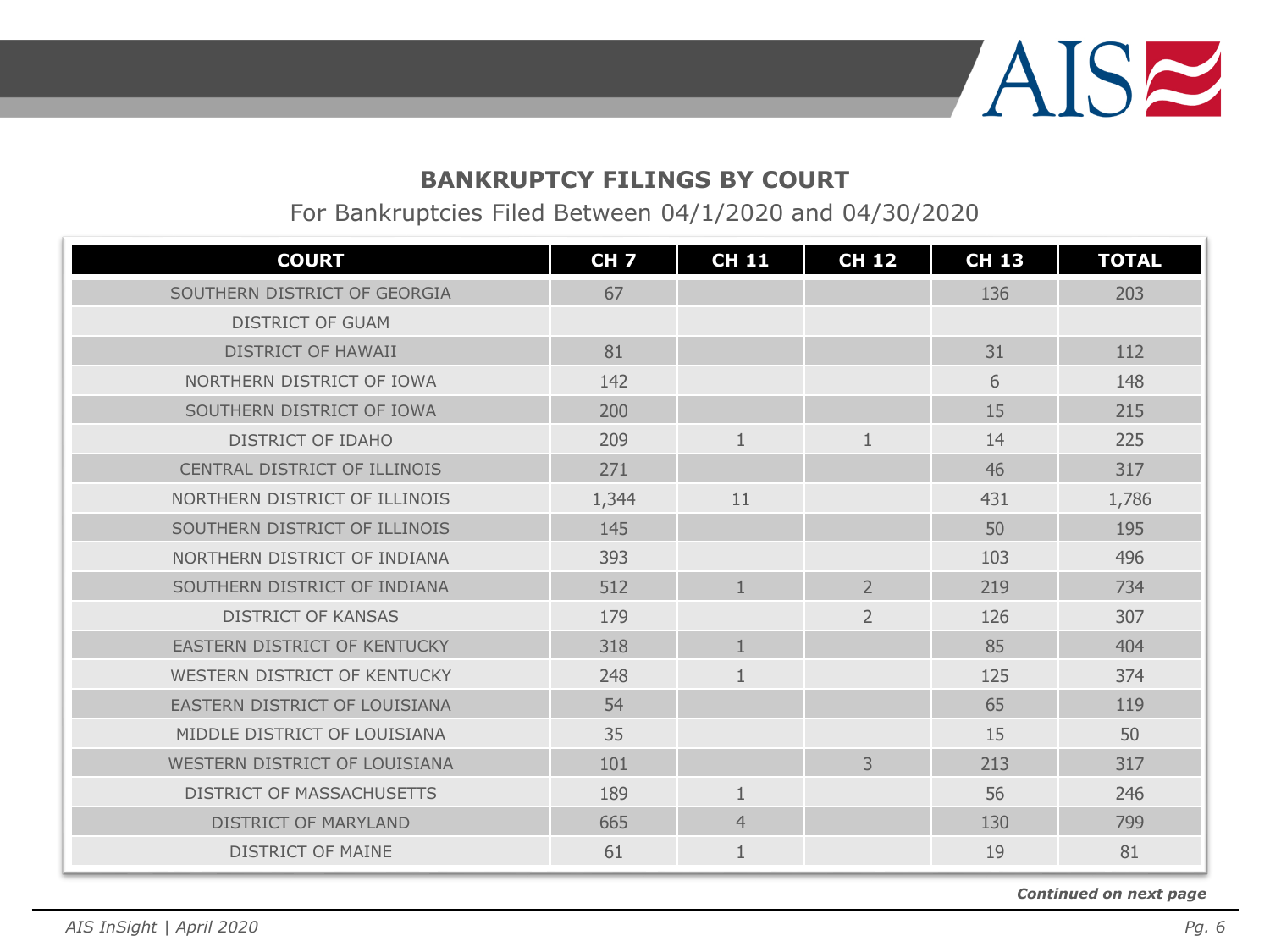

For Bankruptcies Filed Between 04/1/2020 and 04/30/2020

| <b>COURT</b>                       | <b>CH 7</b> | <b>CH 11</b>   | <b>CH 12</b> | <b>CH 13</b> | <b>TOTAL</b> |
|------------------------------------|-------------|----------------|--------------|--------------|--------------|
| EASTERN DISTRICT OF MICHIGAN       | 887         | 1              |              | 217          | 1,105        |
| WESTERN DISTRICT OF MICHIGAN       | 241         |                |              | 47           | 289          |
| DISTRICT OF MINNESOTA              | 555         | 3              | 3            | 122          | 683          |
| EASTERN DISTRICT OF MISSOURI       | 446         | 1              | 1            | 118          | 566          |
| WESTERN DISTRICT OF MISSOURI       | 279         |                | $\mathbf{1}$ | 118          | 398          |
| NORTHERN DISTRICT OF MISSISSIPPI   | 146         | 6              | 3            | 123          | 278          |
| SOUTHERN DISTRICT OF MISSISSIPPI   | 244         | 3              |              | 116          | 363          |
| <b>DISTRICT OF MONTANA</b>         | 73          |                | $\mathbf{1}$ | 8            | 82           |
| EASTERN DISTRICT OF NORTH CAROLINA | 162         |                |              | 210          | 372          |
| MIDDLE DISTRICT OF NORTH CAROLINA  | 114         |                |              | 87           | 202          |
| WESTERN DISTRICT OF NORTH CAROLINA | 119         |                |              | 58           | 178          |
| DISTRICT OF NORTH DAKOTA           | 65          | $\mathbf{1}$   |              | 8            | 74           |
| <b>DISTRICT OF NEBRASKA</b>        | 217         |                | 3            | 58           | 278          |
| DISTRICT OF NEW HAMPSHIRE          | 82          |                |              | 17           | 99           |
| DISTRICT OF NEW JERSEY             | 706         | 3              |              | 216          | 925          |
| DISTRICT OF NEW MEXICO             | 168         | $\overline{4}$ |              | 21           | 193          |
| <b>DISTRICT OF NEVADA</b>          | 412         | 5              |              | 44           | 461          |
| EASTERN DISTRICT OF NEW YORK       | 285         | 11             |              | 30           | 326          |
| NORTHERN DISTRICT OF NEW YORK      | 280         |                |              | 43           | 323          |
| SOUTHERN DISTRICT OF NEW YORK      | 202         | 131            |              | 33           | 366          |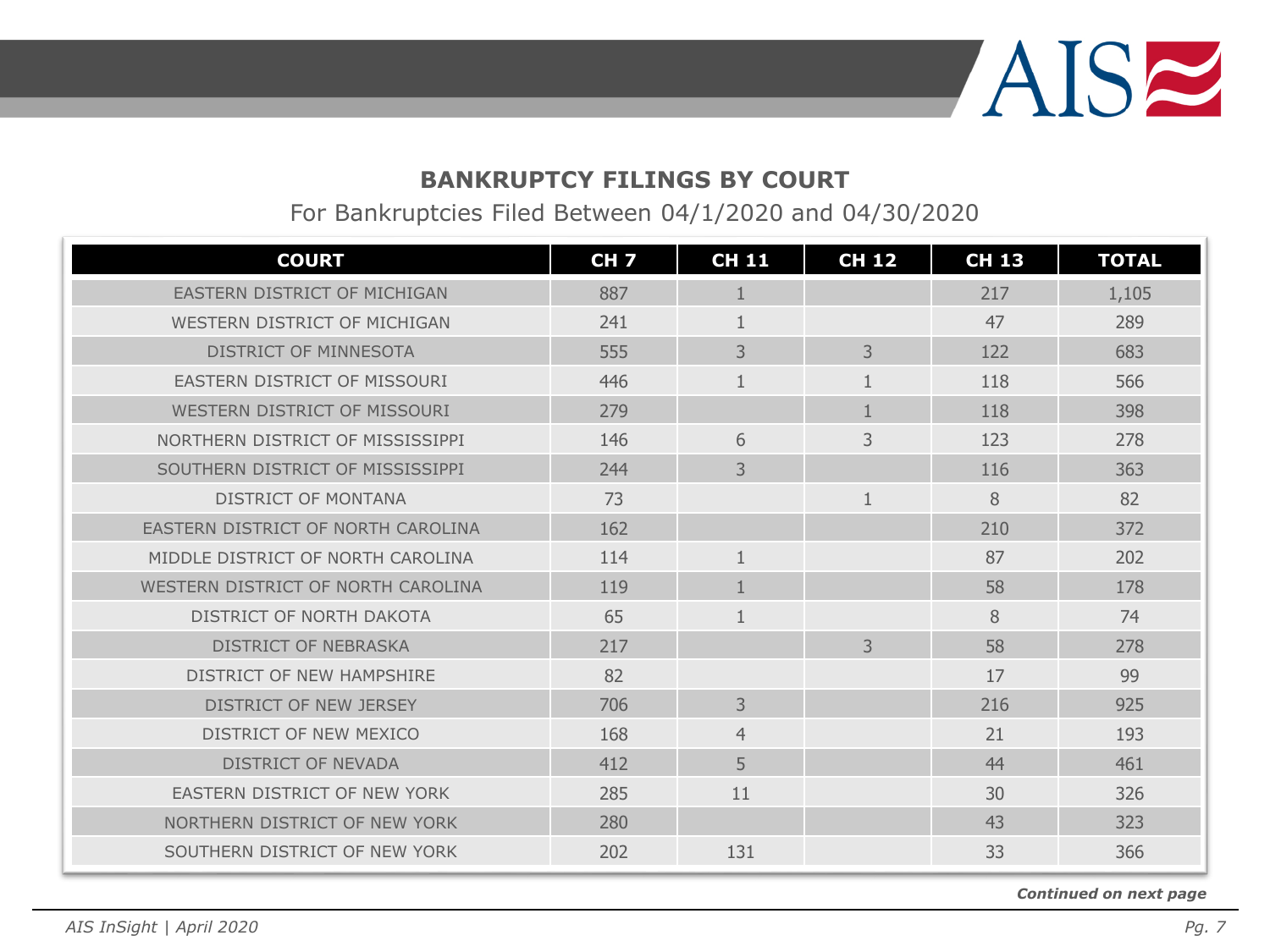

For Bankruptcies Filed Between 04/1/2020 and 04/30/2020

| <b>COURT</b>                            | <b>CH 7</b> | <b>CH 11</b>   | <b>CH 12</b> | <b>CH 13</b>   | <b>TOTAL</b> |
|-----------------------------------------|-------------|----------------|--------------|----------------|--------------|
| WESTERN DISTRICT OF NEW YORK            | 114         | 1              |              | 29             | 144          |
| NORTHERN DISTRICT OF OHIO               | 1,063       | 1              |              | 142            | 1,206        |
| SOUTHERN DISTRICT OF OHIO               | 812         |                | 1            | 242            | 1,055        |
| EASTERN DISTRICT OF OKLAHOMA            | 103         |                |              | $\overline{4}$ | 107          |
| NORTHERN DISTRICT OF OKLAHOMA           | 147         |                |              | 11             | 158          |
| WESTERN DISTRICT OF OKLAHOMA            | 282         |                |              | 44             | 326          |
| <b>DISTRICT OF OREGON</b>               | 446         |                |              | 96             | 542          |
| <b>FASTERN DISTRICT OF PENNSYLVANIA</b> | 227         | 3              |              | 84             | 314          |
| MIDDLE DISTRICT OF PENNSYLVANIA         | 161         |                |              | 56             | 217          |
| WESTERN DISTRICT OF PENNSYLVANIA        | 297         | $\overline{2}$ |              | 55             | 354          |
| DISTRICT OF PUERTO RICO                 | 65          |                |              | 98             | 163          |
| DISTRICT OF RHODE ISLAND                | 81          |                |              | 10             | 91           |
| DISTRICT OF SOUTH CAROLINA              | 196         | $\mathbf{1}$   |              | 168            | 365          |
| DISTRICT OF SOUTH DAKOTA                | 74          | 1              |              | $\overline{2}$ | 77           |
| EASTERN DISTRICT OF TENNESSEE           | 401         |                |              | 167            | 568          |
| MIDDLE DISTRICT OF TENNESSEE            | 238         | $\mathbf{1}$   |              | 155            | 394          |
| WESTERN DISTRICT OF TENNESSEE           | 165         |                |              | 240            | 405          |
| EASTERN DISTRICT OF TEXAS               | 197         | $\overline{2}$ |              | 110            | 309          |
| NORTHERN DISTRICT OF TEXAS              | 389         | 12             | 3            | 237            | 641          |
| SOUTHERN DISTRICT OF TEXAS              | 249         | 62             | $\mathbf{1}$ | 140            | 452          |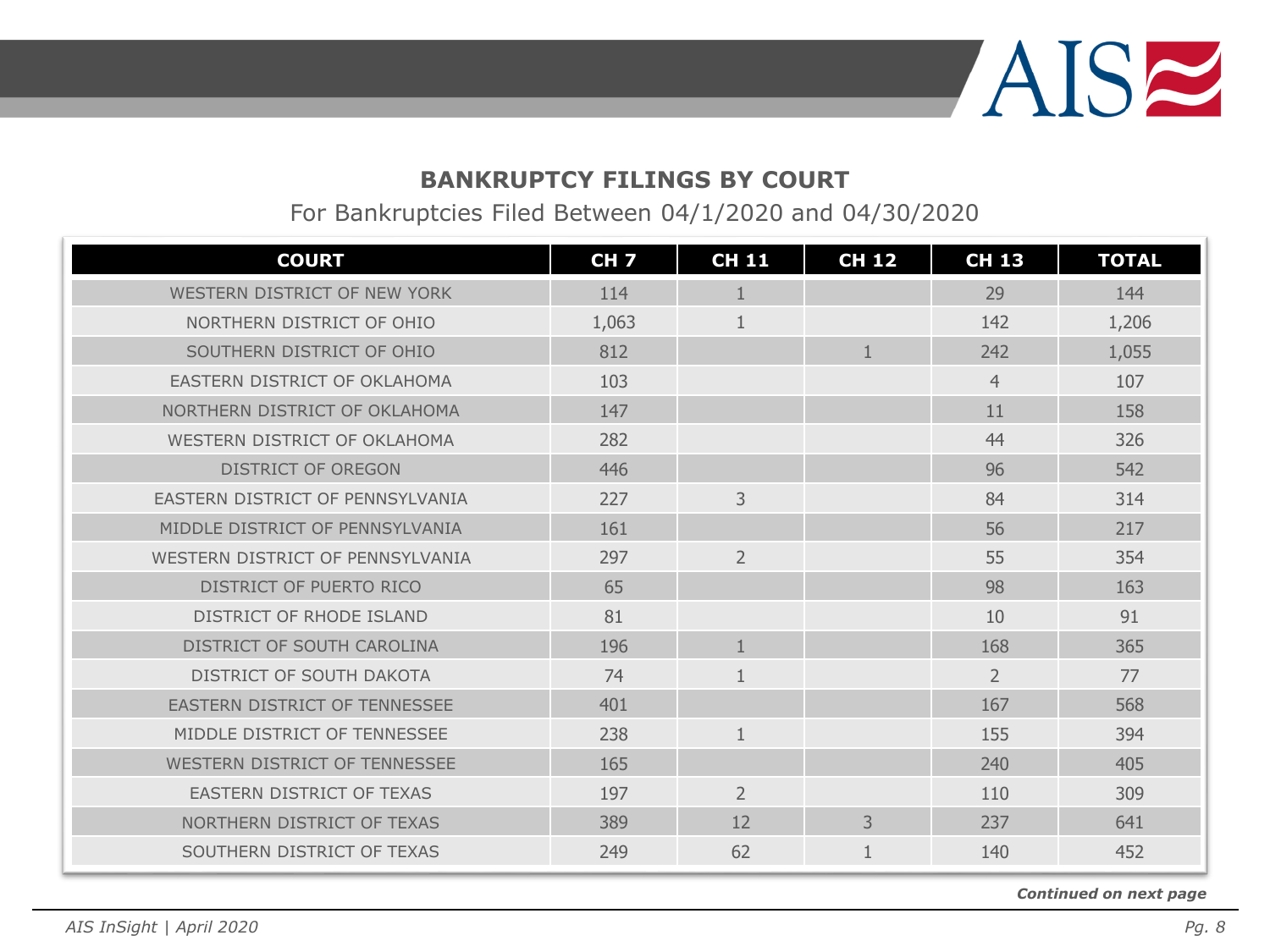

For Bankruptcies Filed Between 04/1/2020 and 04/30/2020

| <b>COURT</b>                       | <b>CH 7</b> | <b>CH 11</b>   | <b>CH 12</b> | <b>CH 13</b> | <b>TOTAL</b> |
|------------------------------------|-------------|----------------|--------------|--------------|--------------|
| WESTERN DISTRICT OF TEXAS          | 324         | 5              |              | 98           | 427          |
| <b>DISTRICT OF UTAH</b>            | 349         | $\overline{2}$ |              | 190          | 541          |
| EASTERN DISTRICT OF VIRGINIA       | 659         |                |              | 284          | 943          |
| WESTERN DISTRICT OF VIRGINIA       | 211         | 3              |              | 93           | 307          |
| DISTRICT OF THE VIRGIN ISLANDS     |             |                |              |              |              |
| DISTRICT OF VERMONT                | 23          |                |              | 5            | 28           |
| EASTERN DISTRICT OF WASHINGTON     | 155         |                |              | 29           | 184          |
| WESTERN DISTRICT OF WASHINGTON     | 399         | $\overline{2}$ |              | 96           | 497          |
| EASTERN DISTRICT OF WISCONSIN      | 496         | $\overline{2}$ |              | 169          | 668          |
| WESTERN DISTRICT OF WISCONSIN      | 208         |                | 3            | 29           | 240          |
| NORTHERN DISTRICT OF WEST VIRGINIA | 90          |                |              | 12           | 102          |
| SOUTHERN DISTRICT OF WEST VIRGINIA | 87          | $\overline{2}$ |              | 6            | 95           |
| DISTRICT OF WYOMING                | 52          |                |              | 3            | 55           |